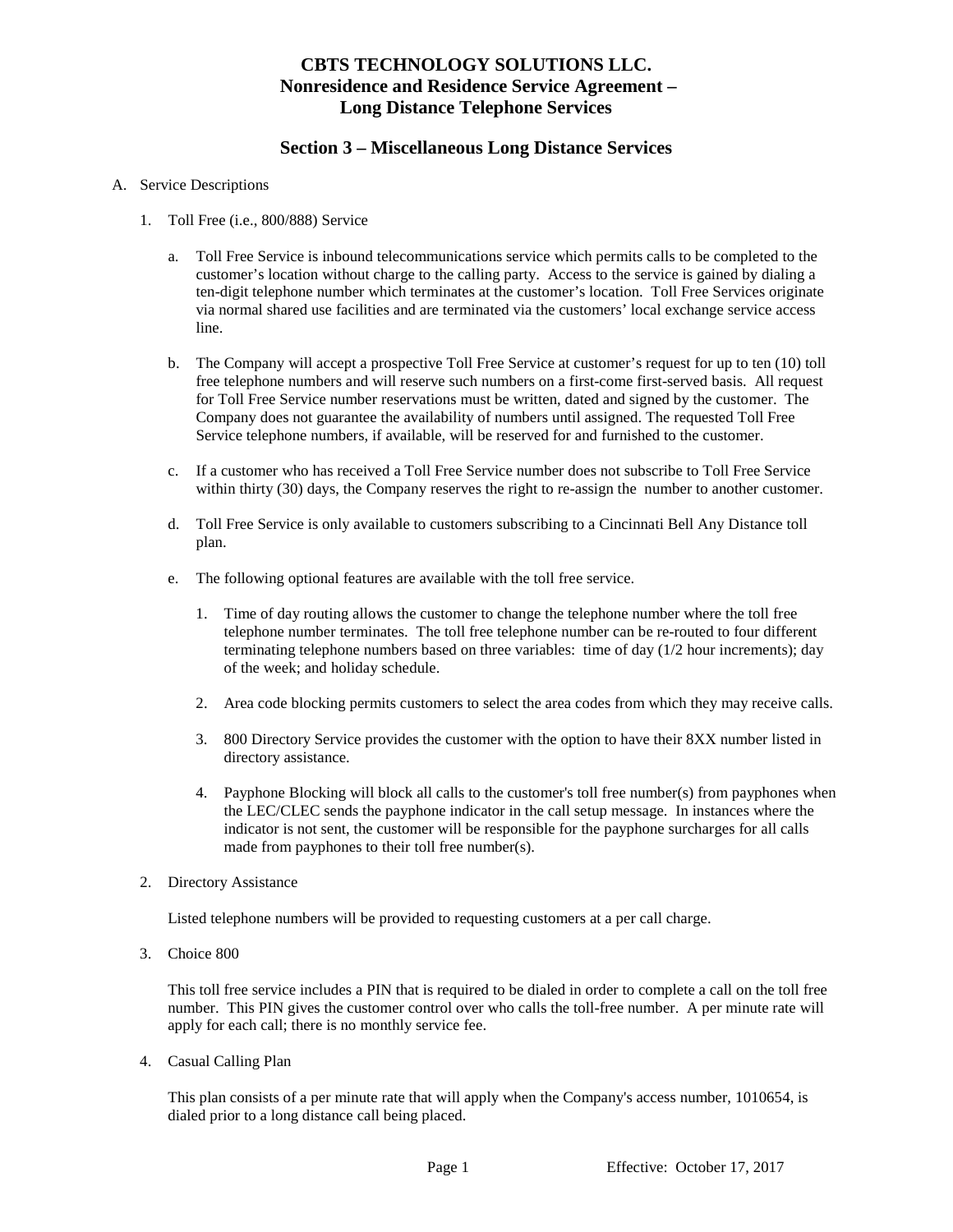## **CBTS TECHNOLOGY SOLUTIONS LLC. Nonresidence and Residence Service Agreement – Long Distance Telephone Services**

#### **Section 3 – Miscellaneous Long Distance Services**

4. Pay Telephone (Payphone) Surcharge

A surcharge shall be assessed for each call made from a pay telephone to a Company-provided toll-free number. This charge is to compensate the Company for the Federal Communications Commission assessment which is paid by the Company to pay telephone service providers for the use of their pay telephone instruments (FCC Order 04-182, WC Docket No. 03-225).

Per Call Charge: \$0**.65**

5. Alternative Operator Services

Operator services are available to Customers from any Customer location. Operator Services allows the Customer to place a call from a Customer location and arrange for billing other than to the originating telephone number. Calls are rounded up to the next whole minute for billing purposes and are billed to the Customer through the monthly bill of the Customer's local exchange carrier.

a. Customer Dialed Calling/Credit Card

This is a service whereby the end user dials all of the digits necessary to route and bill the call without any operator assistance. Such calls may be billed to a commercial credit card.

b. Operator Station

This is a service whereby the caller places a non-person-to-person call with the assistance of an operator (live or automated). When placing an operator station call, the caller is connected to a non-specified individual at the terminating end. Such calls may be billed to a credit card, the called number (collect) or a valid third party telephone number.

c. Person-to-Person

This is a service whereby the person originating the call specifies to Cincinnati Bell Any Distance Inc.'s operator a particular person to be reached, or a particular person, station, room number, department, or office to be reached through a PBX attendant. Person-to-person calls may be billed to a credit card, the called number (collect) or a valid third party telephone number.